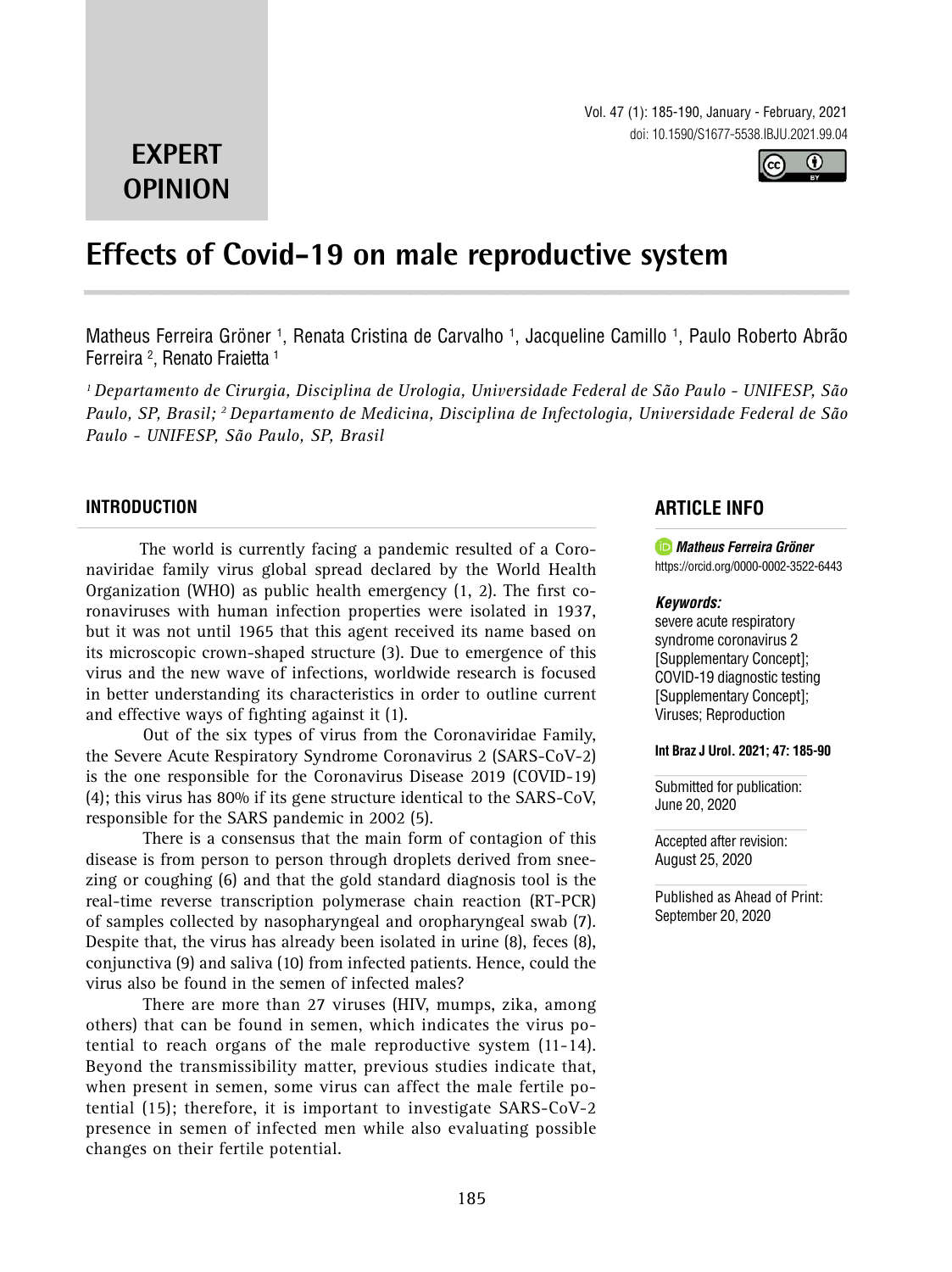In view of the genetic similarity between the etiological agents of SARS and COVID-19, it is possible to infer the probable effects of SARS-CoV-2 on the male reproductive system based on previous studies on SARS-CoV. There are no reports on the presence of SARS-CoV in semen in patients with SARS, however there were descriptions of orchitis and deleterious effects on testicular tissue in autopsies (16, 17) with confirmation of the virus presence in the testicles (18).

Moreover, the mechanism of cellular infection of SARS-CoV-2 is similar to SARS-CoV, due to the link between the viral Spike (S) protein and the Angiotensin converting enzymes 2 (ACE2) cell receptor (19-21). Previous studies have shown the high concentration of these receptors in the germ and somatic cells of the testicular tissue (22). This fact may indicate the testicles tissue vulnerability to contamination by this new virus, reinforcing the importance of monitoring the reproductive function in infected patients.

The purpose of this narrative review is to evaluate published evidence on possible effects of COVID-19 on male reproductive system.

#### **MATERIALS AND METHODS**

A narrative review was done with the aim to identify all relevant studies on SARS-CoV-2 and male reproductive system. We performed a search on Pubmed platform using keywords such as "covid 19", "SARS-CoV-2", "pandemic", "infection" and "virus" added to the Boolean operators "AND", "OR" and combined with others terms such as "cell receptors", "semen", "gonadal function" and "testicles". No temporal limits were set for the database searches as the topic is recent and little published literature is available. Only articles written in English were considered.

#### **Cellular receptors associated with the infectious process**

Due to the similarity related to the infection pathogenesis between SARS-CoV and SARS-CoV-2, a recent report has already described the importance of the ACE2 cells receptor for the initial binding between virus and cell, which initiates the cell fusion and invasion process (21). As result, several studies have demonstrated the ACE2 receptor concentrations in different human tissues, predicting the possibility of infection in these systems. For this review, we limited our analysis to studies that evaluated the tissues of the male reproductive system.

Different methods can be applied to investigate the presence of receptors in a tissue, but most the reviewed studies have done their analysis through bioinformatics associated with gene sequencing of RNA expression (23). The results have demonstrated ACE2 highly expressed in Leydig cells and cells of the seminiferous tubules (24), besides high expression in germ cells (25, 26) (Figure-1). These findings were also confirmed by another study that demonstrated that the testicular tissue has the highest concentration of ACE2 receptors when compared to other human tissues, higher even than the lung tissue, main target of the disease (27). This study still performed immunohistochemistry analysis that showed high ACE2 expression in sperm and Leydig cells, moderate expression in seminiferous vesicle glands and low expression in the prostate and bladder (27).

These results provide evidences that the testicles are vulnerable to infection by SARS-CoV-2, however, with such a concentration of receptors in the testicular tissue, why is the infection not clinically evident in this system? More recent studies have shown that as important as the presence of ACE2 receptor is the presence of a transmembrane protease named Transmembrane Serine Protease 2 (TMPRSS2). This protease is responsible for assisting the breakdown of the viral S protein favoring its fusion and invasion into the cell (28). When assessing the ACE2 receptors and TMPRSS2 proteases co-expression, a low (29) or extremely rare (30) expression was observed in testicular tissue, in contrast to the high co-expression identified in pneumocytes and nasal epithelial cells (31), which explains the high frequency of respiratory symptoms in COVID-19. This high co-expression was also observed in the ileum, heart and kidney (32), which may be related to the gastrointestinal symptoms described and the high rates of heart and kidney complications associated to the disease (33-35).

According to these findings, the infection by SARS-CoV-2 in the male reproductive system is unlikely to occur. However, it is important to note that virus can find other ways to infect the cell besi-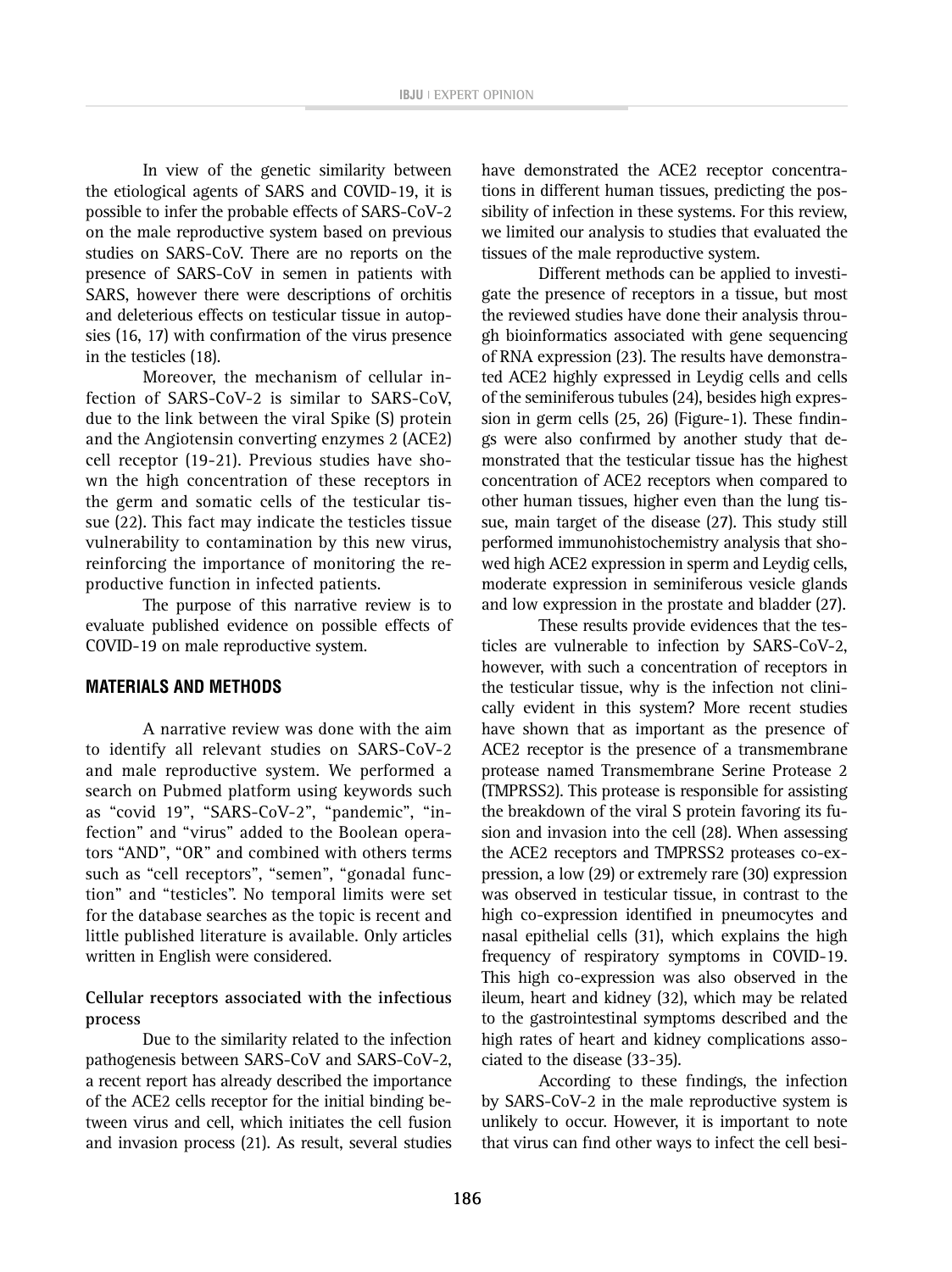

**Figure 1 - Scheme depicting the location of ACE2 receptor, a target for SARS-CoV-2 infection, in testicular cells.**

des ACE2 receptors and TMPRSS2 proteases (36, 37), nevertheless, the RNA sequencing method for ACE2 and TMPRSS2 evaluation is also subject to bias and errors. In that sense, the true effects of the virus on the male reproductive system must be further evaluated through clinical studies.

#### **SARS-CoV-2 presence in semen and other secretions**

The initial clinical studies evaluating the presence of SARS-CoV-2 virus in semen of infected patients using RT-PCR tests have not detected virus presence in the samples. These studies, however, evaluated a small number of patients (between 12 and 34 individuals) and most of them were in recovery periods from the disease, on average 30 days after the disease onset (29, 38). Despite this, orchialgia complaints were noted in 19% of the patients (29), which could lead us to infer probable testicular involvement in the disease process but not all patients in the study had a comprehensive genitourinary examination which limits these result interpretations.

A subsequent study analyzed semen from 38 inpatients diagnosed with COVID-19, 15 pa-

tients were in the acute phase and 23 were already recovered from the disease. Viruses were found in semen of 6 patients, 4 (15.8%) who were in the acute phase and 2 (8.7%) who were in the recovery phase (2 and 3 days of recovery) (39). This was the first study that demonstrated the presence of the virus in semen.

When considering the nasopharyngeal and oropharyngeal secretion RT-PCR, the peak of sensitivity occurs at the symptoms onset with rare cases maintaining positive results after 21 days of infection, a pattern different from the tracheal secretion that shows the peak of sensitivity at the 11th day of infection and the positivity remains longer (40, 41). These indicates a probable window of virus exposure that can vary according to which secretion that is been evaluated; the study shows that the presence of virus in semen is more evident in the acute phase of disease beginning to identify the window of positivity in this secretion.

A higher and longer level of viral load is observed in severe cases when compared to patients with milder symptoms (41). Thus, another point to be considered is that hospitalized patients with poten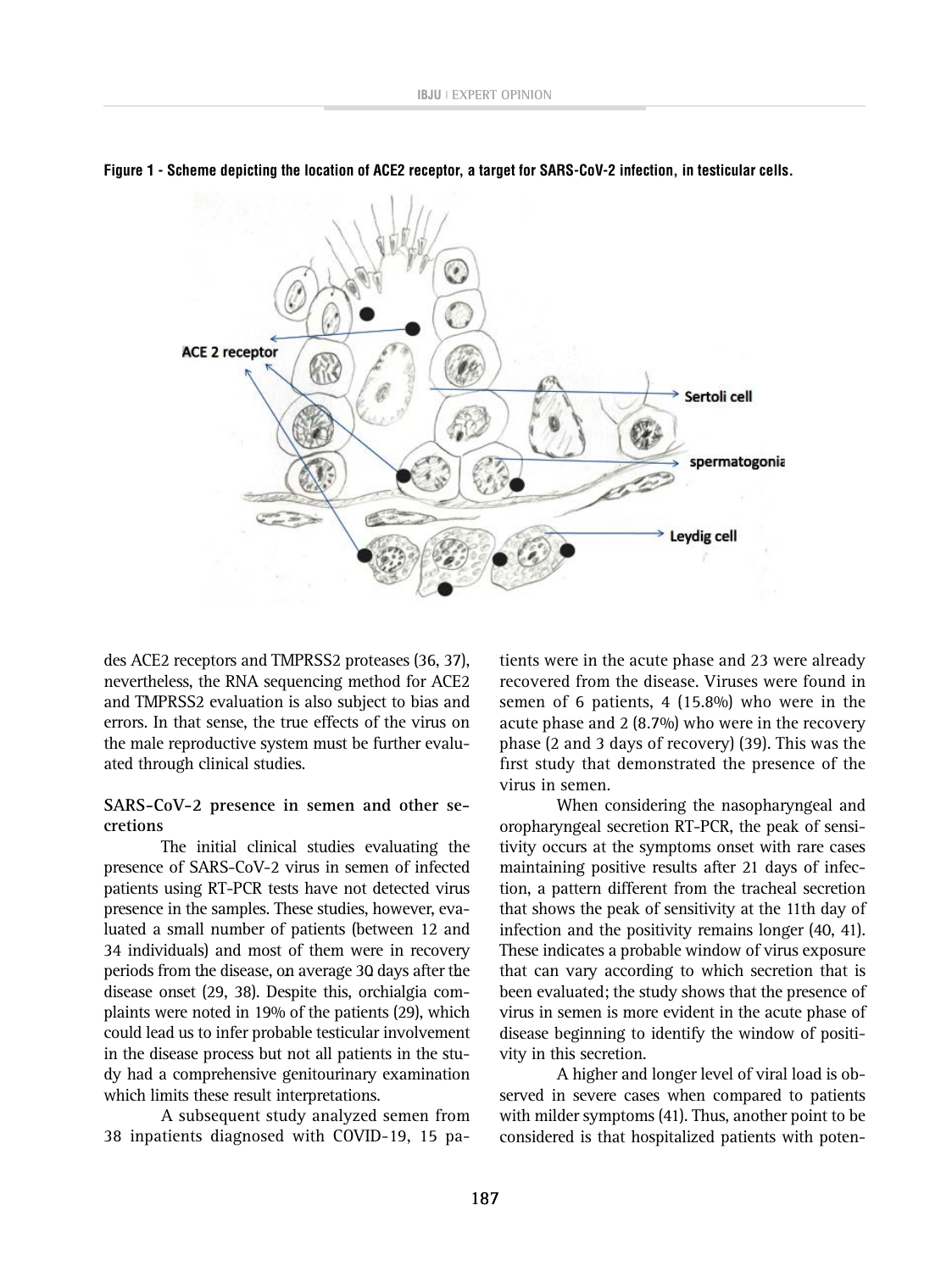tially severe cases and greater viremia were selected for the study that identified virus presence in the semen, differently from previous studies with negative results that sole evaluated recovered individuals.

In order to validate these results, a prospective follow-up of those patients would be important to understand for how long the virus remains in the semen. Moreover, specific studies to analyze the possibility of viral transmissibility by this secretion could enhance the impact of the infection in the male reproductive system.

Another study yet analyzed prostate secretion in the urine after prostate massage. Viral research was negative in all 23 evaluated patients, even with 75% of them in the acute phase of the disease (42).

## **Gonadal function of patients with COVID-19**

Only one of the reviewed studies evaluated gonadal function in COVID-19 patients using a hormonal profile. When compared to healthy individuals, infected patients showed increased LH levels and decreased Testosterone: LH ratio, indicating a probable initial gonadotoxic effect (43). The study evaluated 81 patients classified with moderate or severe disease, defined as presence of fever and cough associated with radiological changes, which could have biased the comparison with healthy individuals. Feverish conditions are known to potentially alter gonadal function (44, 45) and thus, the changes observed in the study could be related to the fever symptoms and not specifically to the COVID-19 infection.

There are no data in the literature regarding the fertile potential of men with COVID-19 as none of the studies performed a seminal analysis. Different viral infections can have a direct effect on gonadal function, such as mumps infection (46) and other viruses (15). Thus, it is important to prospectively analyze COVID-19 patients in order to investigate gonadal dysfunction associated with the condition.

## **Future perspectives**

SARS-CoV-2 has already been found in semen of infected patients, but several questions remain unanswered: Can SARS-CoV2 virus be transmitted through semen?

Can SARS-CoV-2 infection lead to gonadal dysfunction or fertile potential loss?

Are those changes reversible after disease recovery? Further prospective studies are needed to specifically cover these points.

# **CONCLUSIONS**

As any emergent disease, there are more suspicions and hypotheses than certainties in terms of COVID-19 effects on male reproductive system. Numerous studies have been carried out to better understand the disease and its short and long-term repercussions on health status. As demonstrated in other viral diseases, involvement of the male reproductive system is a possibility and it may reveal a new route of transmission and/or repercussions on its functions. The virus has already been found in the semen of infected patients but its impacts on male reproductive health have yet to be further investigated.

## **ABBREVIATIONS**

**SARS-CoV-2** = Severe Acute Respiratory Syndrome Coronavirus 2 **COVID-19** = Coronavirus Disease 2019 **SARS-CoV** = Severe Acute Respiratory Syndrome Coronavirus **SARS** = Severe Acute Respiratory Syndrome **RT-PCR** = Real-Time reverse transcription Polymerase Chain Reaction **HIV** = Human Immunodeficiency Virus **S** = Spike protein **ACE2** = Angiotensin converting enzymes 2 **RNA** = Ribonucleic acid **TMPRSS2** = Transmembrane Serine Protease 2 **LH** = Luteinizing Hormone

## **CONFLICT OF INTEREST**

None declared.

## **REFERENCES**

1. [No authors]. Coronavirus disease (COVID-19) pandemic [Internet]. World Health Organization .2020 [cited 2020 May 5]. [Internet]. Available at.<https://www.who.int/ emergencies/diseases/novel-coronavirus-2019>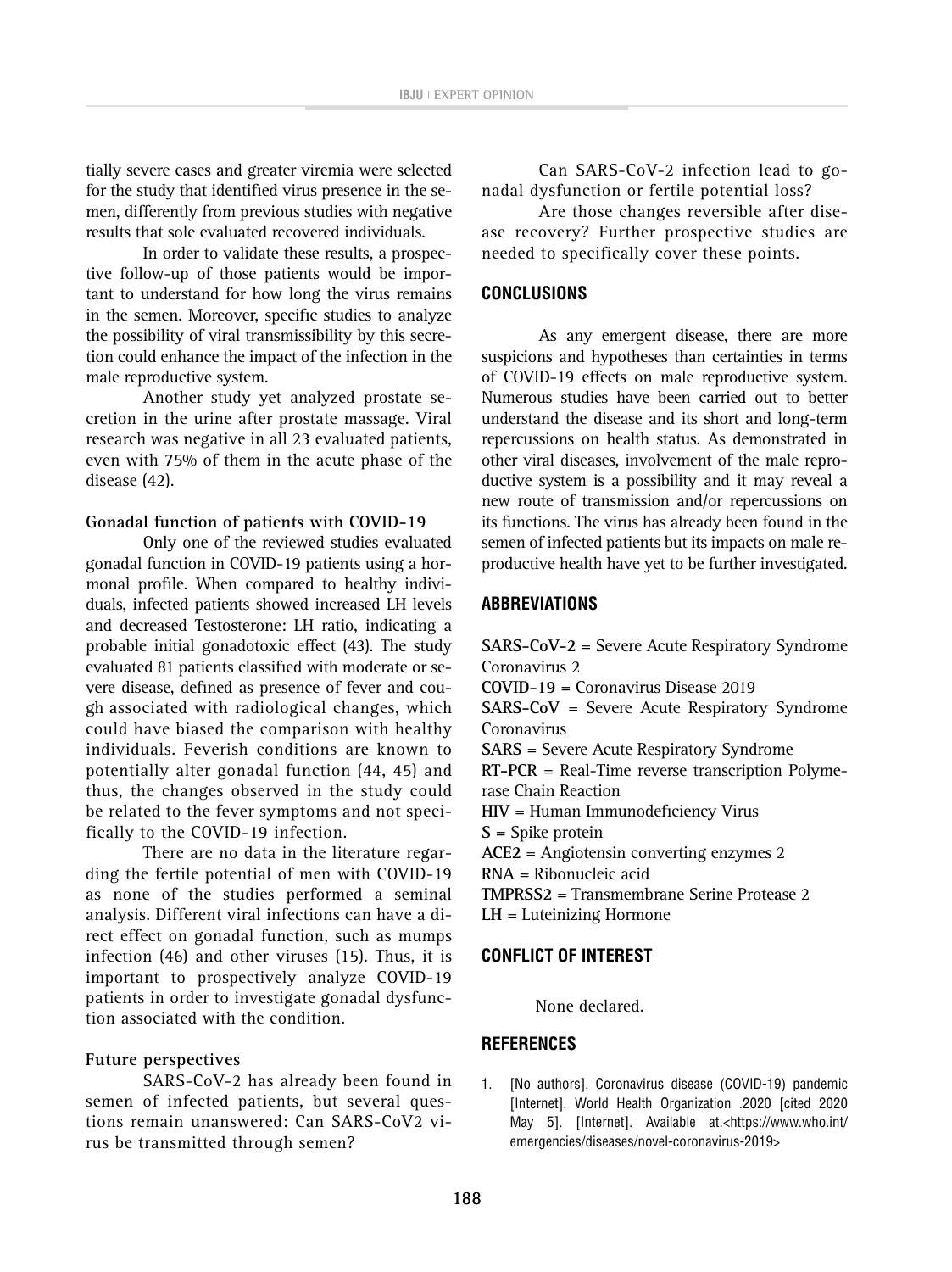- 2. Coronaviridae Study Group of the International Committee on Taxonomy of Viruses. The species Severe acute respiratory syndrome-related coronavirus: classifying 2019 nCoV and naming it SARS-CoV-2. Version 2. Nat Microbiol. 2020; 5:536-44.
- 3. [No authors]. Entenda a diferença entre Coronavírus, Covid-19 e Novo Coronavírus. Os primeiros casos desse agente foram registrados na cidade de Wuhan, na China. Governo do Brasil. 2020. [cited 2020 march 11]. [Internet]. Available at. <https://www.gov.br/pt-br/noticias/saude-evigilancia-sanitaria/2020/03/entenda-a-diferenca-entrecoronavirus-covid-19-e-novo-coronavirus>
- 4. [No authors]. CDC COVID Data Tracker. Coronavirus Disease 2019 (COVID-19). CDC Center For Disease Control And Prevention. 2020 [Internet]. Available at. < https://covid.cdc.gov/covid-datatracker/?CDC\_AA\_refVal=https%3A%2F%2Fwww. cdc.gov%2Fcoronavirus%2F2019-ncov%2Fcasesupdates%2Fcases-in-us.html#cases >
- 5. Chen Y, Guo Y, Pan Y, Zhao ZJ. Structure analysis of the receptor binding of 2019-nCoV. Biochem Biophys Res Commun. 2020; 525:135–40.
- 6. Guo YR, Cao QD, Hong ZS, Tan YY, Chen SD, Jin HJ, et al. The origin, transmission and clinical therapies on coronavirus disease 2019 (COVID-19) outbreak - an update on the status. Mil Med Res. 2020; 7:11.
- 7. Corman VM, Landt O, Kaiser M, Molenkamp R, Meijer A, Chu DK, et al. Detection of 2019 novel coronavirus (2019-nCoV) by real-time RT-PCR. Euro Surveill. 2020; 25:2000045.
- 8. Guan WJ, Ni ZY, Hu Y, Liang WH, Ou CQ, He JX, et al. Clinical Characteristics of Coronavirus Disease 2019 in China. N Engl J Med. 2020; 382:1708-20.
- 9. Xia J, Tong J, Liu M, Shen Y, Guo D. Evaluation of coronavirus in tears and conjunctival secretions of patients with SARS-CoV-2 infection. J Med Virol. 2020 Jun;92(6):589-594.
- 10. Chen L, Zhao K, Peng J, Li X, Deng X, Geng Z, et al., Detection of 2019-nCoV in Saliva and Characterization of Oral Symptoms in COVID-19 Patients. SSRN. 2020. Available at. <https://ssrn.com/abstract=3557140>.
- 11. Zea-Mazo JW, Negrette-Mejía YA, Cardona-Maya W. Virus de transmisión sexual: relación semen y virus [Virus of sexual transmission: semen and virus relationship]. Actas Urol Esp. 2010; 34:845-53.
- 12. Gornet ME, Bracero NJ, Segars JH. Zika Virus in Semen: What We Know and What We Need to Know. Semin Reprod Med. 2016; 34:285-92.
- 13. Zafer M, Horvath H, Mmeje O, van der Poel S, Semprini AE, Rutherford G, et al. Effectiveness of semen washing to prevent human immunodeficiency virus (HIV) transmission and assist pregnancy in HIV-discordant couples: a systematic review and meta-analysis. Fertil Steril. 2016; 105:645-55.e2.
- 14. Ternavasio-de la Vega HG, Boronat M, Ojeda A, García-Delgado Y, Angel-Moreno A, Carranza-Rodríguez C, et al. Mumps orchitis in the post-vaccine era (1967-2009): a single-center series of 67 patients and review of clinical outcome and trends. Medicine (Baltimore). 2010; 89:96-116.
- 15. Garolla A, Pizzol D, Bertoldo A, Menegazzo M, Barzon L, Foresta C. Sperm viral infection and male infertility: focus on HBV, HCV, HIV, HPV, HSV, HCMV, and AAV. J Reprod Immunol. 2013; 100:20-9.
- 16. Xu J, Qi L, Chi X, Yang J, Wei X, Gong E, et al. Orchitis: a complication of severe acute respiratory syndrome (SARS). Biol Reprod. 2006; 74:410-6.
- 17. Gu J, Gong E, Zhang B, Zheng J, Gao Z, Zhong Y, et al. Multiple organ infection and the pathogenesis of SARS. J Exp Med. 2005; 202:415-24.
- 18. Zhao JM, Zhou GD, Sun YL, Wang SS, Yang JF, Meng EH, et al. [Clinical pathology and pathogenesis of severe acute respiratory syndrome]. Zhonghua Shi Yan He Lin Chuang Bing Du Xue Za Zhi. 2003; 17:217-21.
- 19. Millet JK, Kien F, Cheung CY, Siu YL, Chan WL, Li H, et al. Ezrin interacts with the SARS coronavirus Spike protein and restrains infection at the entry stage. PLoS One. 2012; 7:e49566.
- 20. Song W, Gui M, Wang X, Xiang Y. Cryo-EM structure of the SARS coronavirus spike glycoprotein in complex with its host cell receptor ACE2. PLoS Pathog. 2018; 14:e1007236.
- 21. Lu R, Zhao X, Li J, Niu P, Yang B, Wu H, et al. Genomic characterisation and epidemiology of 2019 novel coronavirus: implications for virus origins and receptor binding. Lancet. 2020; 395:565-74.
- 22. Douglas GC, O'Bryan MK, Hedger MP, Lee DK, Yarski MA, Smith AI, et al. The novel angiotensin-converting enzyme (ACE) homolog, ACE2, is selectively expressed by adult Leydig cells of the testis. Endocrinology. 2004; 145:4703-11.
- 23. McDavid A, Finak G, Chattopadyay PK, Dominguez M, Lamoreaux L, Ma SS, et al. Data exploration, quality control and testing in single-cell qPCR-based gene expression experiments. Bioinformatics. 2013; 29:461-7.
- 24. Fan C, Li K, Ding Y, Lu W, Wang J. ACE2 expression in kidney and testis may cause kidney and testis damage after 2019 nCoV infection. MedRxiv. 2020. [Internet]. Available at. <https://www.medrxiv.org/content/10.1101/2020.02.12.200 22418v1>
- 25. Wang Z, Xu X. scRNA-seq Profiling of Human Testes Reveals the Presence of the ACE2 Receptor, A Target for SARS-CoV-2 Infection in Spermatogonia, Leydig and Sertoli Cells. Cells. 2020; 9:920.
- 26. Shen Q, Xiao X, Aierken A, Liao M, Hua J. The ACE2 Expression in Sertoli Cells and Germ Cells May Cause Male Reproductive Disorder After Sars-cov-2 Infection. OSF Preprints. 2020. Available at. <https://doi.org/10.31219/osf. io/fs5hd>.